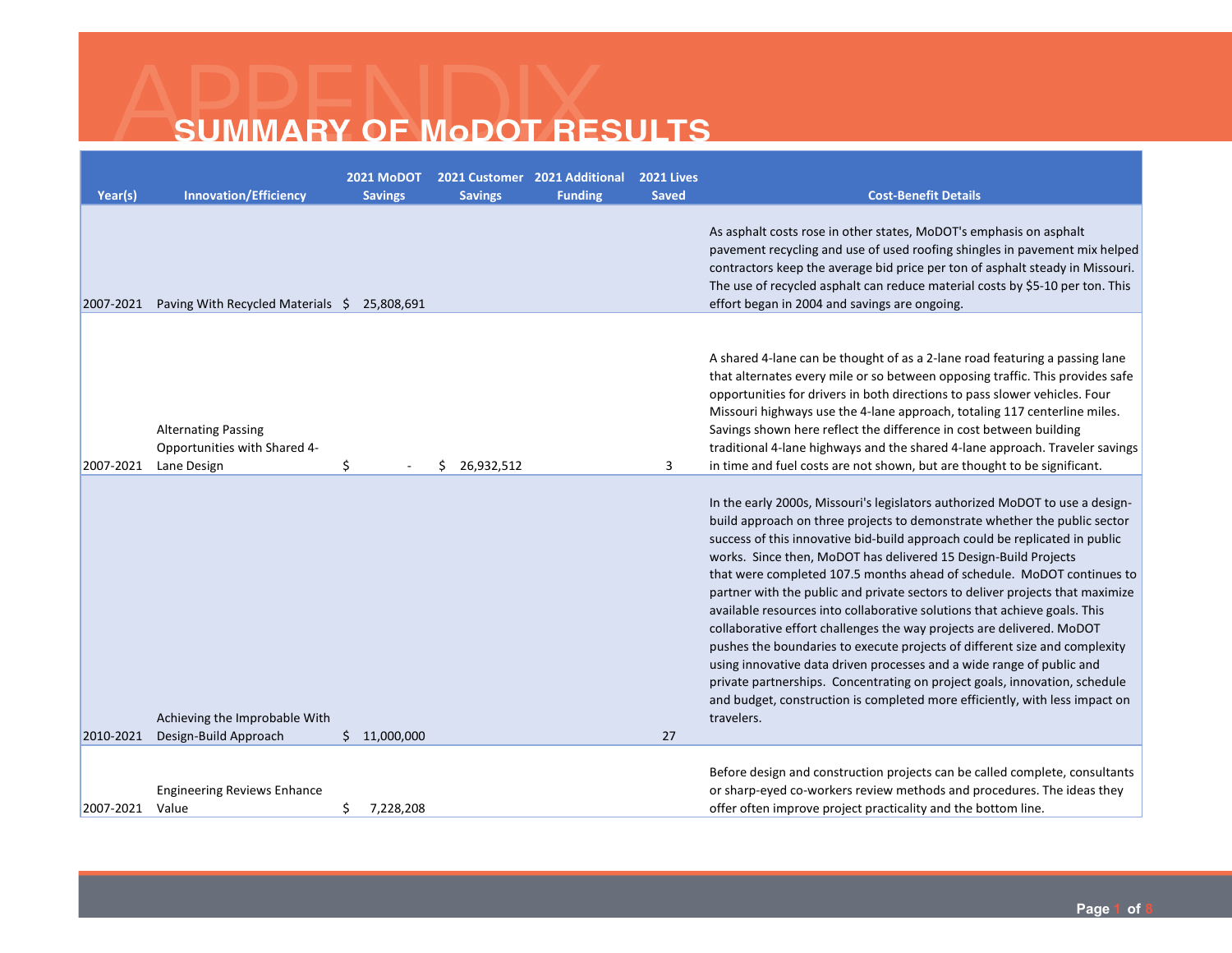|                                                                          |                       | MoDOT has installed thousands of miles of shoulders and rumble strips on<br>rural highways where there were none. Using a 2-foot standard rather than<br>the 4-foot shoulder required for major roads made this possible. The result -<br>a 30 percent reduction in run-off-road severe crashes. Engineered shoulders<br>helped drivers regain control. The paving cost of a 2-foot versus a 4-foot                                                                                                                                                                |
|--------------------------------------------------------------------------|-----------------------|--------------------------------------------------------------------------------------------------------------------------------------------------------------------------------------------------------------------------------------------------------------------------------------------------------------------------------------------------------------------------------------------------------------------------------------------------------------------------------------------------------------------------------------------------------------------|
| <b>Building Slim Shoulders Where</b><br><b>None Existed</b><br>2011-2021 | 78,728,926<br>8<br>S. | shoulder saves \$106,000 per mile and reduces the cost to obtain sufficient<br>right-of-way.                                                                                                                                                                                                                                                                                                                                                                                                                                                                       |
|                                                                          |                       |                                                                                                                                                                                                                                                                                                                                                                                                                                                                                                                                                                    |
| At-Grade Crossing Conversion                                             |                       | J-Turns, a cost-effective alternative to an overpass, reduce the number and<br>severity of crashes at at-grade highway intersections. Traditional<br>interchanges cost \$5-10 million to build. J-Turns average cost is \$800,000. At<br>locations where J-Turns were installed, crashes are down 25 percent and<br>those incidents result in 88 percent fewer fatalities.<br>This design innovation allows us to address a minimum of six severe crash<br>sites with the same money it would take to build a single traditional                                   |
| 2007-2021<br>\$29,400,000<br>to J-Turn                                   | 5<br>Ŝ.<br>54,202,831 | overpass. MoDOT's first J-Turn was built in 2007.                                                                                                                                                                                                                                                                                                                                                                                                                                                                                                                  |
| Rethinking Over-Estimate<br><b>Contractor Bids</b><br>2007-2020          | Ś.<br>492,679         | When contractor bids come in above initial estimates, MoDOT takes another<br>look. Often we discuss cost-saving adjustments with industry, such as<br>eliminating unnecessary contractor risk, then release the proposal for new,<br>nearly always lower-cost bids.                                                                                                                                                                                                                                                                                                |
| Converting Roadside Assets to                                            |                       | Though other states have shuttered rest areas in an attempt to save money,<br>Missouri converted obsolete and expensive-to-maintain rest areas and<br>weigh stations to basic truck parking areas.<br>The costs of decommissioning these sites is quickly recouped. When<br>converted, there is no need for building cleaning services, site maintenance<br>or water. Electricity costs are slashed.<br>Motor carriers praise Missouri. The conversions increased the number of<br>publicly provided truck parking spaces in the state, making it easier to find a |
| <b>Truck Parking</b><br>2009-2021                                        | Ś.<br>1,216,987       | safe place to sleep. Rested drivers are safer drivers.                                                                                                                                                                                                                                                                                                                                                                                                                                                                                                             |
|                                                                          |                       | Starting in 2011, MoDOT adjusted our mowing schedule on low-volume<br>highways to shift more of the budget to Missouri's roads and bridges each<br>year. On odd years, two passes are required to make sure no substantial<br>growth occurs in the clear recovery zone and on even years, only one pass is                                                                                                                                                                                                                                                         |
| <b>Mowing Smart</b><br>2011-2021<br>1,500,000<br>\$                      |                       | required on the final mowout to assure there are no sight distance issues.                                                                                                                                                                                                                                                                                                                                                                                                                                                                                         |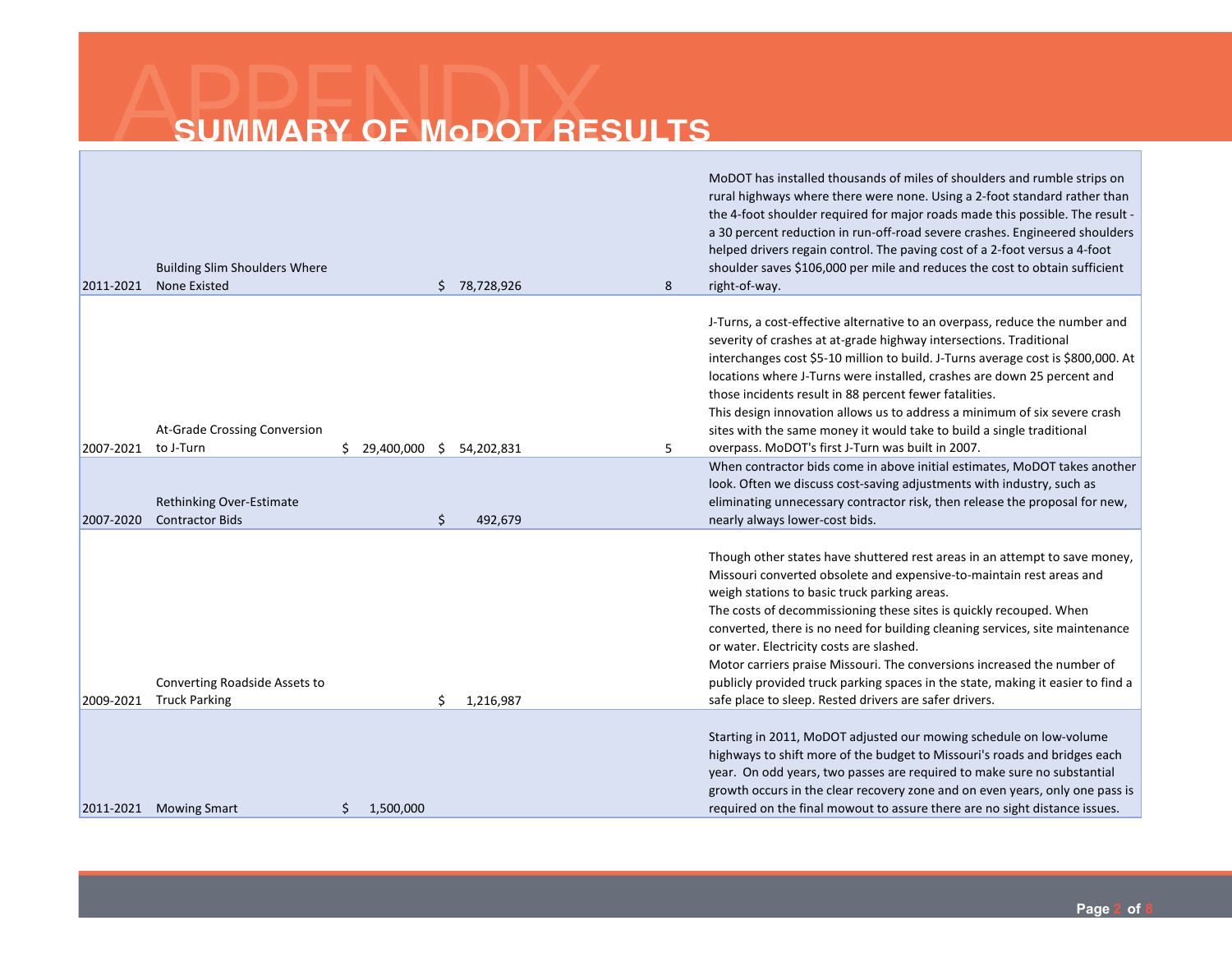| 2021      | Savings From Shared Work<br>Program                                                        | \$14,000,000    |         | To stabilize the road fund as a result of the COVID-19 pandemic, MoDOT<br>took aggressive actions to reduce spending, including temporarily reducing<br>employee work hours and/or salaries by twenty percent and participated in<br>the Shared Work Program through the Department of Labor.                                                                                                                                                                                                                                                                                                                                                                                                        |
|-----------|--------------------------------------------------------------------------------------------|-----------------|---------|------------------------------------------------------------------------------------------------------------------------------------------------------------------------------------------------------------------------------------------------------------------------------------------------------------------------------------------------------------------------------------------------------------------------------------------------------------------------------------------------------------------------------------------------------------------------------------------------------------------------------------------------------------------------------------------------------|
| 2007-2021 | Fighting Snow with Beet Juice<br>and Salt Brine                                            | \$<br>1,212,450 |         | Salt brine, a liquid solution, soaks into pavement. It is used to pretreat roads<br>for expected storms because rock salt is scattered by passing traffic. Beet<br>juice is a waste product of sugar production. The sticky substance helps rock<br>salt adhere to pavement, increasing the effectiveness of MoDOT's winter<br>storm activity. Both innovations reduce MoDOT's salt usage.                                                                                                                                                                                                                                                                                                           |
| 2012-2021 | <b>Streamlining Survey Costs with</b><br>Light Detection and Ranging<br>(LiDAR) Technology | \$<br>2,764,095 |         | LiDAR instruments measure distance to a target by illuminating it with a<br>laser light. Adopting this technology reduced the cost of survey design. An<br>ACEC Engineering Excellence Grand Award winner two consecutive years.                                                                                                                                                                                                                                                                                                                                                                                                                                                                     |
|           | 2011-2021 Sign Design Modifications                                                        | \$              | 500,000 | MoDOT designs as many signs as possible to fit on existing posts, resulting in<br>significant savings.                                                                                                                                                                                                                                                                                                                                                                                                                                                                                                                                                                                               |
| 2020-2021 | Maintenance Management<br>System (MMS)                                                     | 2,730,000<br>\$ |         | MMS is a Governor's award winning, web-based software from which<br>Maintenance staff can assign and document work, record and approve fleet<br>usage calculations, look up information on a wide variety of assets, and<br>access data from mulitiple data tables at MoDOT. MMS consolidates<br>multiple programs into one easy-to-use, tailor made single platform making<br>retrieving data far more efficient, and improving decision-making<br>capabilities. MMS benefits nearly 3,000 Maintenance workers, as well as the<br>state and traveling public because better data translates into better<br>decisions, more efficiency, dollars saved and more work accomplished in<br>shorter time. |
|           | Choosing the Most Cost-<br>2016 - 2021 Effective Sign Posts                                | \$              | 400,000 | By changing its one-size-fits-all sign post philosophy, MoDOT saves by<br>choosing the smallest post for the job at hand and avoids costs associated<br>with well-intentioned over-building.                                                                                                                                                                                                                                                                                                                                                                                                                                                                                                         |
| 2016-2021 | <b>Energy Saving Lighting</b>                                                              | \$              | 498,000 | When existing bulbs for overhead and task lighting burn out, MoDOT<br>replaces them exclusively with LED lamps. LEDs consume much less energy<br>and last far longer, saving both electricity and labor costs. The effort expands<br>beyond offices and maintenance areas. The Rock Port, Mo., welcome center<br>earned LEED Silver certification in part because of its use of LED lighting. For<br>FY20 and FY21, the amounts include utility savings due to office staff<br>working from home due to COVID from March 2020 through May 2021.                                                                                                                                                      |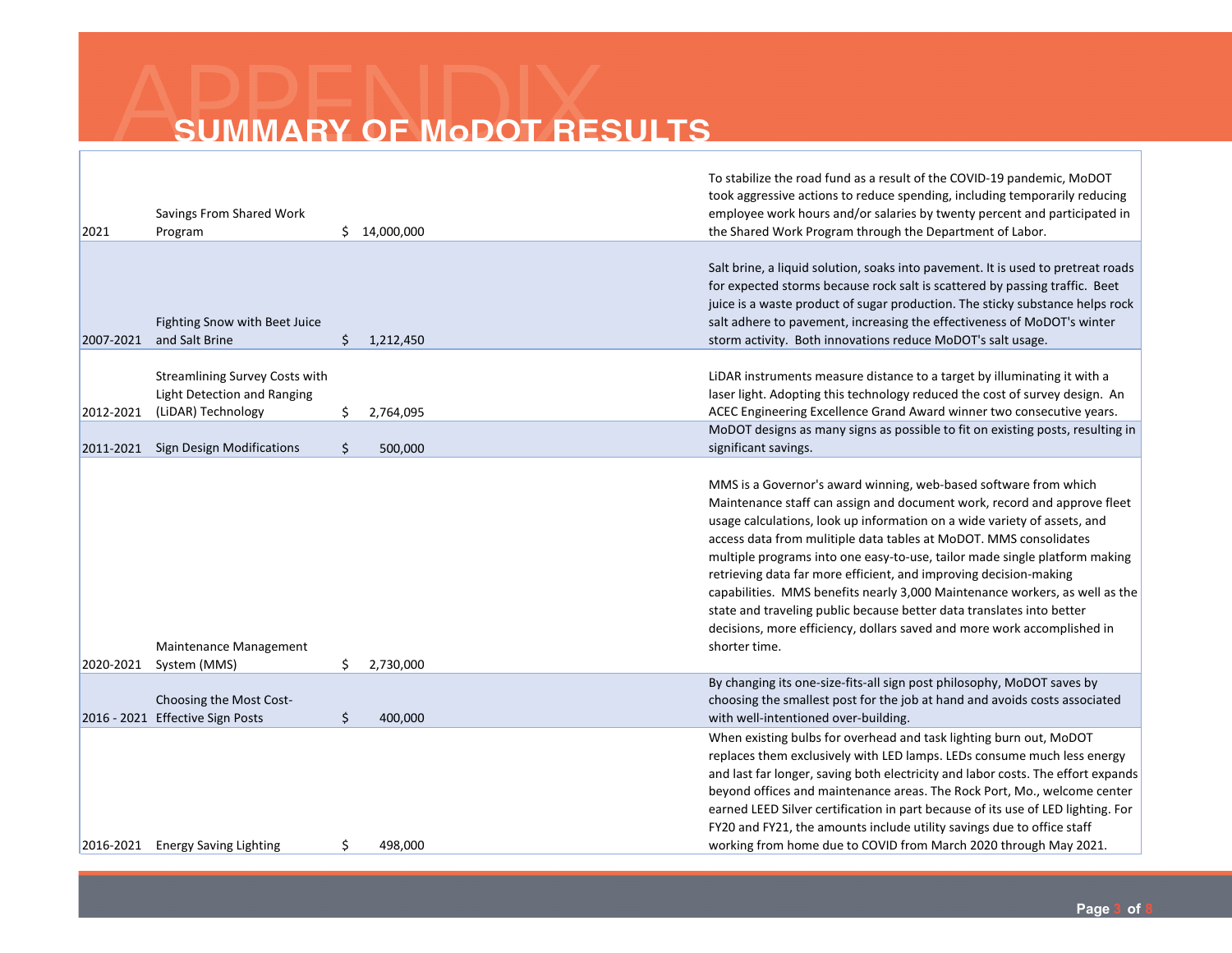|           |                                        |     |         |    |               | MoDOT looked at every type of sign and learned some were not essential to                                                                                                                                                                                                                                                                                                                                                                                                                                                                                 |
|-----------|----------------------------------------|-----|---------|----|---------------|-----------------------------------------------------------------------------------------------------------------------------------------------------------------------------------------------------------------------------------------------------------------------------------------------------------------------------------------------------------------------------------------------------------------------------------------------------------------------------------------------------------------------------------------------------------|
| 2016-2021 | Reassessing Road Sign Needs            |     | 150,000 |    |               | safe roadways. These are not replaced when they deteriorate.                                                                                                                                                                                                                                                                                                                                                                                                                                                                                              |
| 2013-2021 | <b>Paperless Contract Storage</b>      | \$. | 63,000  |    |               | By using electronic storage, MoDOT reduces its long term document storage<br>costs. Contracts and bonds prepared for road and bridge work average well<br>over 100 pages each. Creating, modifying and delivering them electronically<br>for approval cuts processing time from 30 days to 3 days. MoDOT's other<br>agreements, such as reciprocal agreements and memorandums of<br>understanding are stored and often produced paperlessly. This expedites the<br>research, review and handling of such documents, saving staff time and<br>other costs. |
|           |                                        |     |         |    |               | Replacing high pressure sodium highway lights with LED lighting results in                                                                                                                                                                                                                                                                                                                                                                                                                                                                                |
|           | Converting Roadway Lighting            |     |         |    |               | remarkable energy savings. Also, because LEDs last longer, they are changed                                                                                                                                                                                                                                                                                                                                                                                                                                                                               |
| 2019-2021 | to LED                                 | \$  | 290,987 |    |               | less often, resulting in lower labor costs.                                                                                                                                                                                                                                                                                                                                                                                                                                                                                                               |
|           |                                        |     |         |    |               | By merging multiple software contracts into one we found efficiencies for                                                                                                                                                                                                                                                                                                                                                                                                                                                                                 |
| 2016-2021 | <b>Merging Operations Software</b>     | \$  | 75,000  |    |               | our system.                                                                                                                                                                                                                                                                                                                                                                                                                                                                                                                                               |
| 2012-2021 | Remapping Snow Plow Routes             | S.  | 38,000  |    |               | MoDOT's St. Louis District reexamined the routes its snowplow operators<br>drive, discovering changes that resulted in a savings of 10 minutes per cycle.<br>Pavement is treated faster, saving \$9,400 per storm and making the way<br>safer for the millions of travelers in the region in less time.                                                                                                                                                                                                                                                   |
|           | <b>Realty to Roads Property Sales</b>  |     |         |    |               | MoDOT sells state-owned property no longer needed for the operation of<br>the state's system. The proceeds from this program are reinvested into the<br>road fund. In 2010, MoDOT's Right of Way Division earned the 2010 FHWA<br>Excellence in Right of Way Technical Specialty Award for the                                                                                                                                                                                                                                                            |
| 2009-2021 | Program                                |     |         | Ś. | 1,460,838     | team's aggressive approach and rationale in selling excess property.                                                                                                                                                                                                                                                                                                                                                                                                                                                                                      |
| 2013-2021 | Realizing Revenue Through<br>Recycling |     |         | \$ | 139,778       | Recycling paper, plastic, ink cartridges and more is second nature for MoDOT<br>office employees. Field staff routinely collect scrap metal, tires, anti-freeze<br>and the like. All of the items are sold with the revenue invested in Missouri's<br>highway system.                                                                                                                                                                                                                                                                                     |
|           |                                        |     |         |    |               | Communities contribute to state highway projects to receive needed                                                                                                                                                                                                                                                                                                                                                                                                                                                                                        |
|           | Cost Share and Cost                    |     |         |    |               | upgrades faster. Revenues from local tax initiatives often provide the local                                                                                                                                                                                                                                                                                                                                                                                                                                                                              |
| 2007-2021 | <b>Participation Programs</b>          |     |         |    | \$134,505,000 | portion in Cost Share Program projects.                                                                                                                                                                                                                                                                                                                                                                                                                                                                                                                   |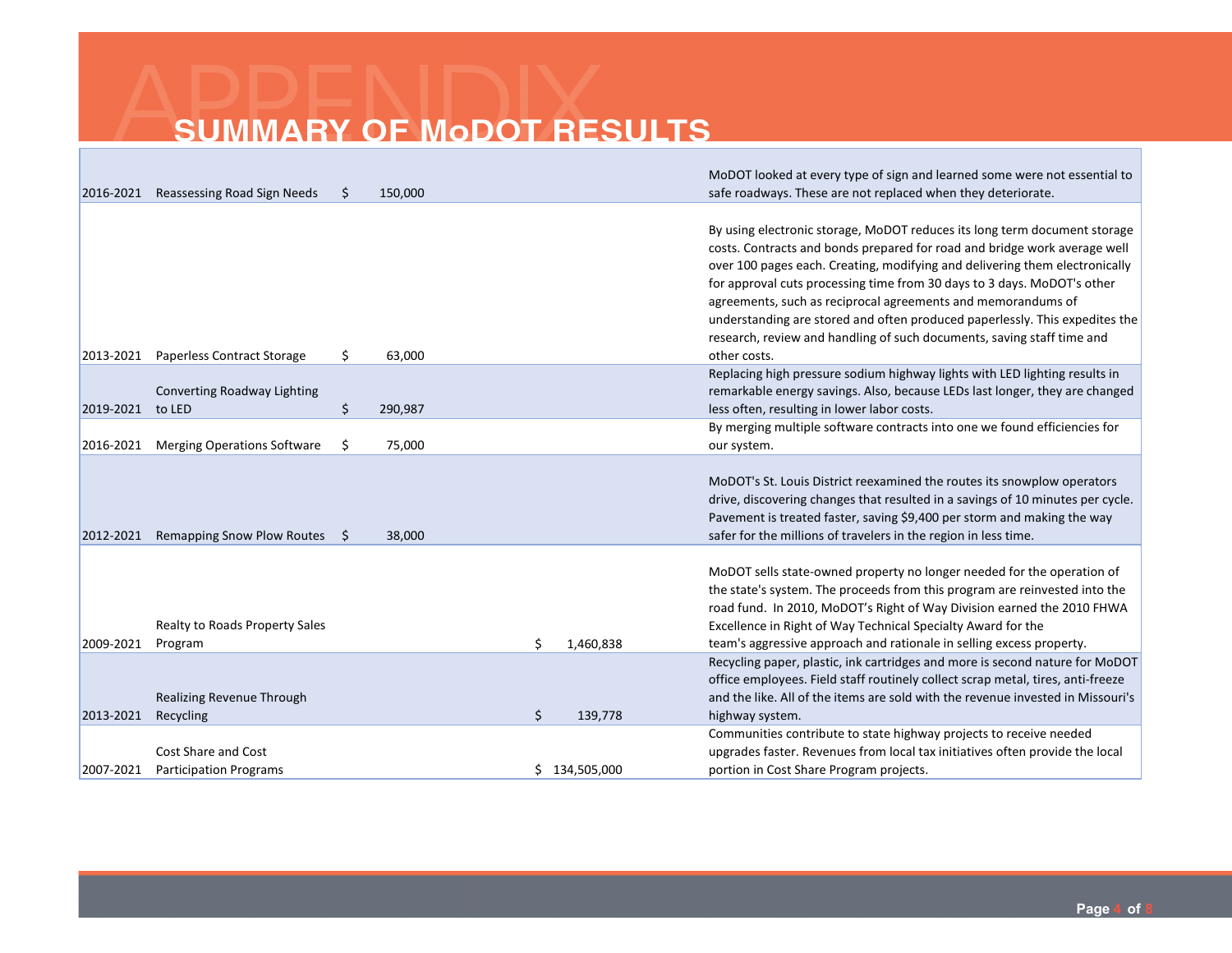| 2007-2021 | <b>Encouraging Economic</b><br>Opportunity and Competition<br><b>Using Federal Funds</b>           | \$ | 439,363    | MoDOT uses Federal Highway Administration funds to administer programs<br>that expand business opportunities for historically disadvantaged groups. By<br>educating business owners how to pursue opportunities with the state and<br>by providing real-world experiences through apprenticeships, MoDOT<br>benefits from an expanded pool of competitive vendors and increased<br>numbers of skilled laborers.                                                                                                                                                                                          |
|-----------|----------------------------------------------------------------------------------------------------|----|------------|----------------------------------------------------------------------------------------------------------------------------------------------------------------------------------------------------------------------------------------------------------------------------------------------------------------------------------------------------------------------------------------------------------------------------------------------------------------------------------------------------------------------------------------------------------------------------------------------------------|
| 2019-2021 | Revenue Generated from<br><b>Leasing Property</b>                                                  | \$ | 338,488    | MoDOT leases Commission owned property when it does not interfere with<br>the operation of the system and benefits the public. Areas leased are<br>utilized for agriculture purposes, parking facilities, highway patrol regional<br>sites to list a few. The additional revenue is reinvested in Missouri's<br>highways.                                                                                                                                                                                                                                                                                |
| 2020-2021 | FAA Airport Improvement<br>Program Competitive<br><b>Discretionary Grant Awards</b>                | Ś. | 14,798,878 | Funds intended for high-scoring projects using FAA's project prioritization<br>formula; projects seeking discretionary funding compete against other<br>projects in FAA Central Region.                                                                                                                                                                                                                                                                                                                                                                                                                  |
| 2020-2021 | <b>Grade Crossing Improvements</b>                                                                 | \$ | 378,617    | Highway-railroad at-grade crossings are eligible for state and federal funding<br>for safety improvements. By partnering with railroads, additional private<br>funds are also invested for safety improvements. Highway-railroad at-grade<br>crossings are eligible for state and federal funding for safety improvements.<br>By partnering with railroads, additional private funds are also invested for<br>safety improvements. During FY20 MoDOT invested \$4.6 million of Federal<br>funds, \$1.2 million in State funds and Railroads contributed \$667,000 to<br>these important safety projects. |
| 2021      | Coronavirus Response and<br><b>Relief Supplemental</b><br>Appropriation Act (CRRSAA) -<br>Aviation | \$ | 954,324    | The Federal government is providing aviation assistance to airports in the<br>State Block Grant Program. These funds are available for costs to prevent,<br>prepare for, and respond to the COVID-19 pandemic, including airport<br>operating costs and debt service payments.                                                                                                                                                                                                                                                                                                                           |
| 2021      | Coronavirus Response and<br><b>Relief Supplemental</b><br>Appropriation Act (CRRSAA) -<br>Transit  | \$ | 851,394    | This program provides one hundred percent (100%) funding for capital and<br>operating expenses to public transportation providers.                                                                                                                                                                                                                                                                                                                                                                                                                                                                       |
| 2021      | American Rescue Plan Act<br>(ARPA) - Aviation                                                      | \$ | 2,207,000  | This additional funding is for construction, capital improvements,<br>operations, or planning of publicly owned airfields by cities or other political<br>subdivisions, including land acquisition.                                                                                                                                                                                                                                                                                                                                                                                                      |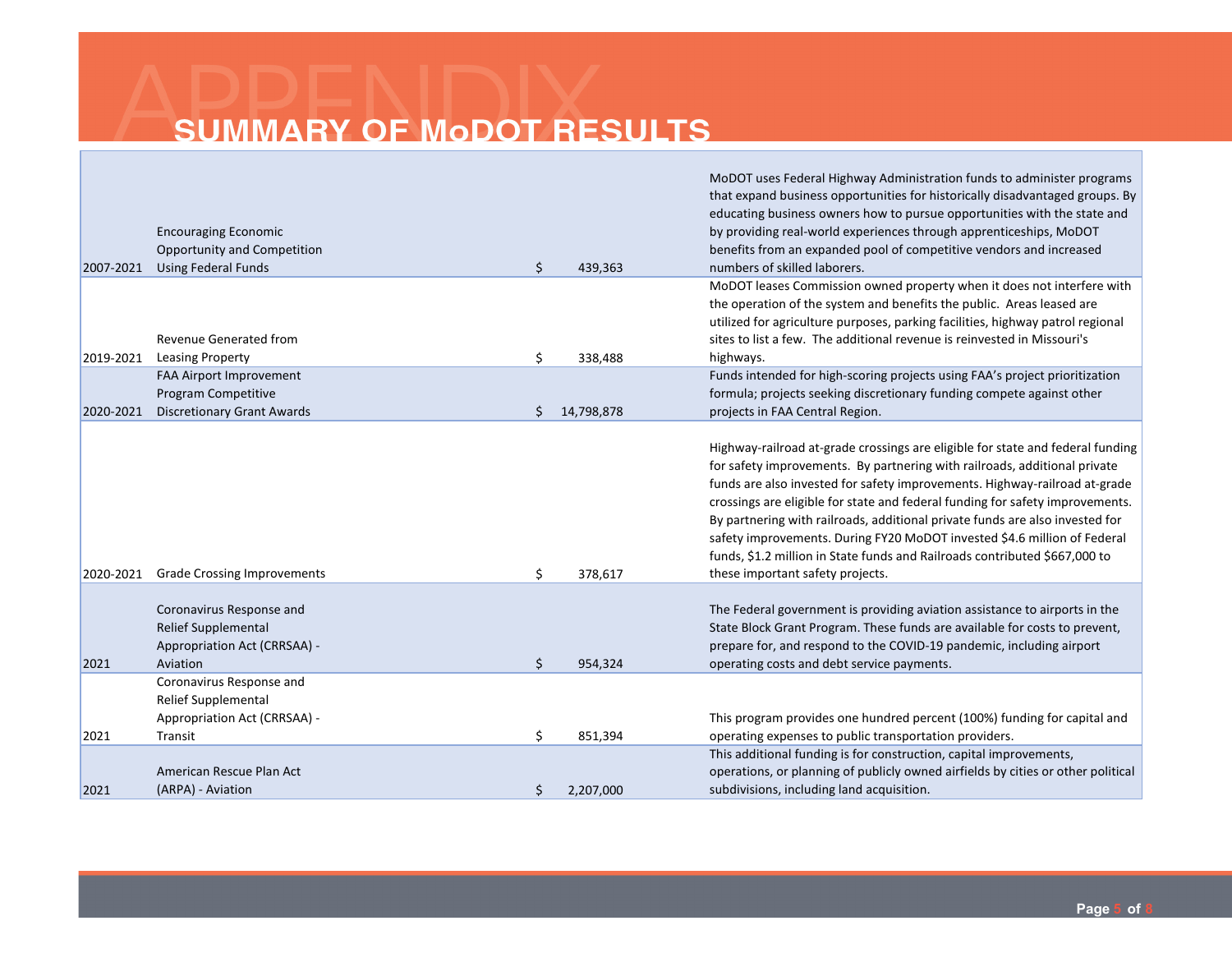| 2021 | <b>Webster County</b>                                                                                            | \$ | 10,500,000 | Highway A.                                                                                                                                                                                                                                                                                                                                                                                                                                                 |
|------|------------------------------------------------------------------------------------------------------------------|----|------------|------------------------------------------------------------------------------------------------------------------------------------------------------------------------------------------------------------------------------------------------------------------------------------------------------------------------------------------------------------------------------------------------------------------------------------------------------------|
|      | Improvements (CRISI) program -                                                                                   |    |            | State Highway Z near Fordland running to a new interchange at State                                                                                                                                                                                                                                                                                                                                                                                        |
|      | Infrastructure and Safety                                                                                        |    |            | Webster County, including the construction of an outer road beginning at                                                                                                                                                                                                                                                                                                                                                                                   |
|      | <b>Consolidated Rail</b>                                                                                         |    |            | Safety improvements along the U.S. Highway 60 corridor in southern                                                                                                                                                                                                                                                                                                                                                                                         |
| 2021 | <b>Discretionary Grant</b>                                                                                       | \$ | 450,000    | technology to help riders match and pay in real-time.                                                                                                                                                                                                                                                                                                                                                                                                      |
| 2021 | <b>Improvements Program</b><br>Missouri Vanpool COVID-19                                                         | Ś. | 11,600,000 | and provide economic impact data to support this appropriation.<br>MoDOT received \$450,000 in FTA discretionary grant funding to develop and<br>implement a pilot vanpooling program to get individuals to and from work.<br>MoDOT is partnering with Commute with Enterprise to develop and<br>implement the program. This pilot program will utilize vanpooling to get<br>individuals to and from work, expand job access, and utilize state-of-the-art |
|      | <b>Increased General Revenue</b><br>funding investment for<br>Waterways Capital                                  |    |            | The General Assembly appropriated \$11.6 million in General Revenue (GR)<br>for the Waterways Port Capital Improvement Program (CIP) for Fiscal Year<br>2022. This is double the previous year's appropriation and the second<br>highest amount appropriated for this program. MoDOT worked with<br>legislators and the Missouri Port Authority Association to identify CIP needs                                                                          |
| 2021 | American Rescue Plan Act<br>(ARPA) - Rural Transit<br>Assistance Program                                         | \$ | 152,411    | The Rural Transit Assistance Program (RTAP) provides resources, training and<br>technical assistance to rural transit providers.                                                                                                                                                                                                                                                                                                                           |
| 2021 | American Rescue Plan Act<br>(ARPA) - Transit Formula<br><b>Grants for Rural Areas</b>                            | Ś. | 9,058,625  | One hundred percent (100%) federal funding is available for capital,<br>planning, and operating assistance to states to support public transportation<br>in rural areas with populations of less than 50,000.                                                                                                                                                                                                                                              |
| 2021 | American Rescue Plan Act<br>(ARPA) - Intercity Bus Service                                                       | \$ | 2,841,247  | One hundred percent (100%) federal funding is available to provide regularly<br>scheduled bus service for the general public that operates with limited stops<br>over fixed routes connecting two or more areas not in close proximity.                                                                                                                                                                                                                    |
| 2021 | American Rescue Plan Act<br>(ARPA) - Enhanced Mobility of<br>Seniors and Individuals with<br><b>Disabilities</b> | \$ | 851,407    | This program provides one hundred percent (100%) grant funds for capital<br>and operating expenses to entities that provide public transportation to<br>seniors and those with disabilities.                                                                                                                                                                                                                                                               |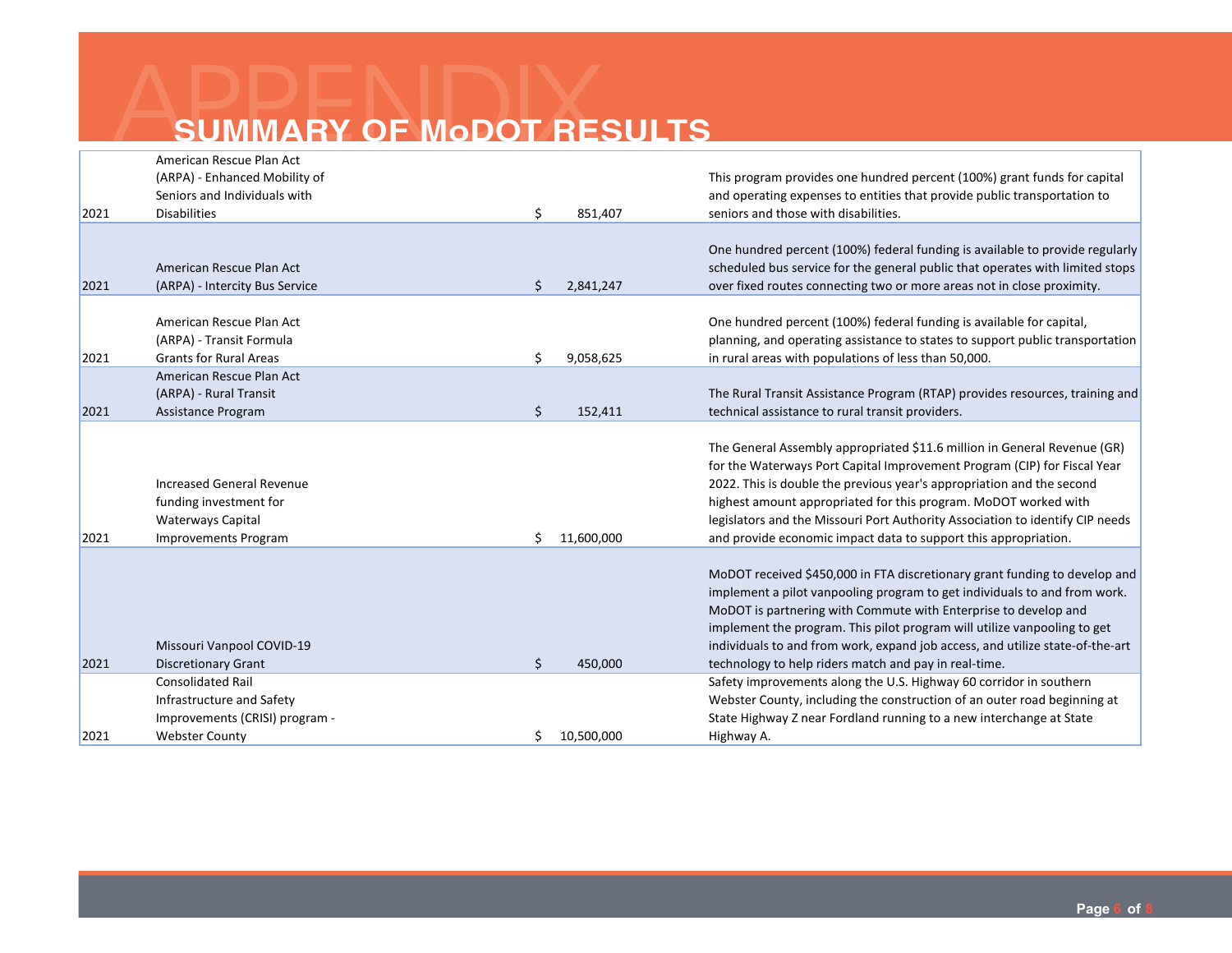| 2021      | <b>Economic Impact of Amtrak's</b><br>Missouri River Runner Service        |                  | Ś. | 10,850,000 | impact of Amtrak's Missouri River Runner service yields: 1,250 jobs, \$65<br>million in labor income, \$208 million in economic activity, and more than<br>\$22 million in tax revenue. Passenger rail service provides important<br>economic development benefits to Missouri communities by improving<br>accessibility, connectivity, and travel efficiency for both in-state and out-of-<br>state travelers. The General Assembly appropriated \$10.85 million for<br>passenger rail in Fiscal Year 2022, a record state investment level in<br>Missouri. |
|-----------|----------------------------------------------------------------------------|------------------|----|------------|--------------------------------------------------------------------------------------------------------------------------------------------------------------------------------------------------------------------------------------------------------------------------------------------------------------------------------------------------------------------------------------------------------------------------------------------------------------------------------------------------------------------------------------------------------------|
| 2007-2021 | <b>Web-Based Motor Carrier</b><br>Credentialing                            | \$<br>8,670,073  |    |            | Motor Carrier Express, an online business portal, allows trucking companies<br>to conduct business with MoDOT anytime and drastically reduces the need<br>to speak with an agent. Customers transact more than 125,000 actions each<br>year on their own and receive most required credentials electronically rather<br>than by mail or shipment.<br>Since 2007, Missouri motor carriers realized significant time savings through<br>electronic credential delivery. Trucks get on the road - making money -<br>faster.                                     |
| 2013-2021 | Keeping Cars on the Road with<br><b>High Friction Surface</b><br>Treatment | 19,711,877<br>Ś. |    |            | MoDOT achieved a 20 percent reduction in run-off-road crashes in areas<br>with high rates of ROR incidents by installing high-grip surface treatments.<br>Ideally, the alignment of those road sections would be corrected, but until<br>that is possible, the pavement helps hold vehicles on the driving<br>lanes, reducing skidding.                                                                                                                                                                                                                      |
| 2007-2021 | <b>Electronic Truck Pre-Screening</b><br>at Weigh Stations                 | \$16,101,782     |    |            | Electronic pre-screening using weigh-in-motion scales and other technology<br>helps identify the "good players" among commercial truck traffic in Missouri.<br>Transponder-equipped trucks found in good standing are allowed to bypass<br>weigh stations so Missouri State Highway Patrol Commercial Vehicle officers'<br>inspection efforts are more efficient. Motor carriers who participate in<br>the voluntary service save time, fuel and money while Missouri uses the<br>same resources to process an increasing number of trucks.                  |
| 2007-2021 | Making Highways Smoother<br>and Safer, Sooner                              | \$118,678,838    |    | 10         | The Smooth Roads Initiative and Better Roads, Brighter Future program were<br>back-to-back efforts that improved 5,600 miles of highways. Completed<br>earlier than scheduled, the efforts delivered smoother pavement, brighter<br>striping, rumble stripes and other safety improvements to the highways that<br>carry 80 percent of Missouri's traffic. These improvements have resulted in<br>over \$1 billion of safety benefits to the customers since 2007.                                                                                           |